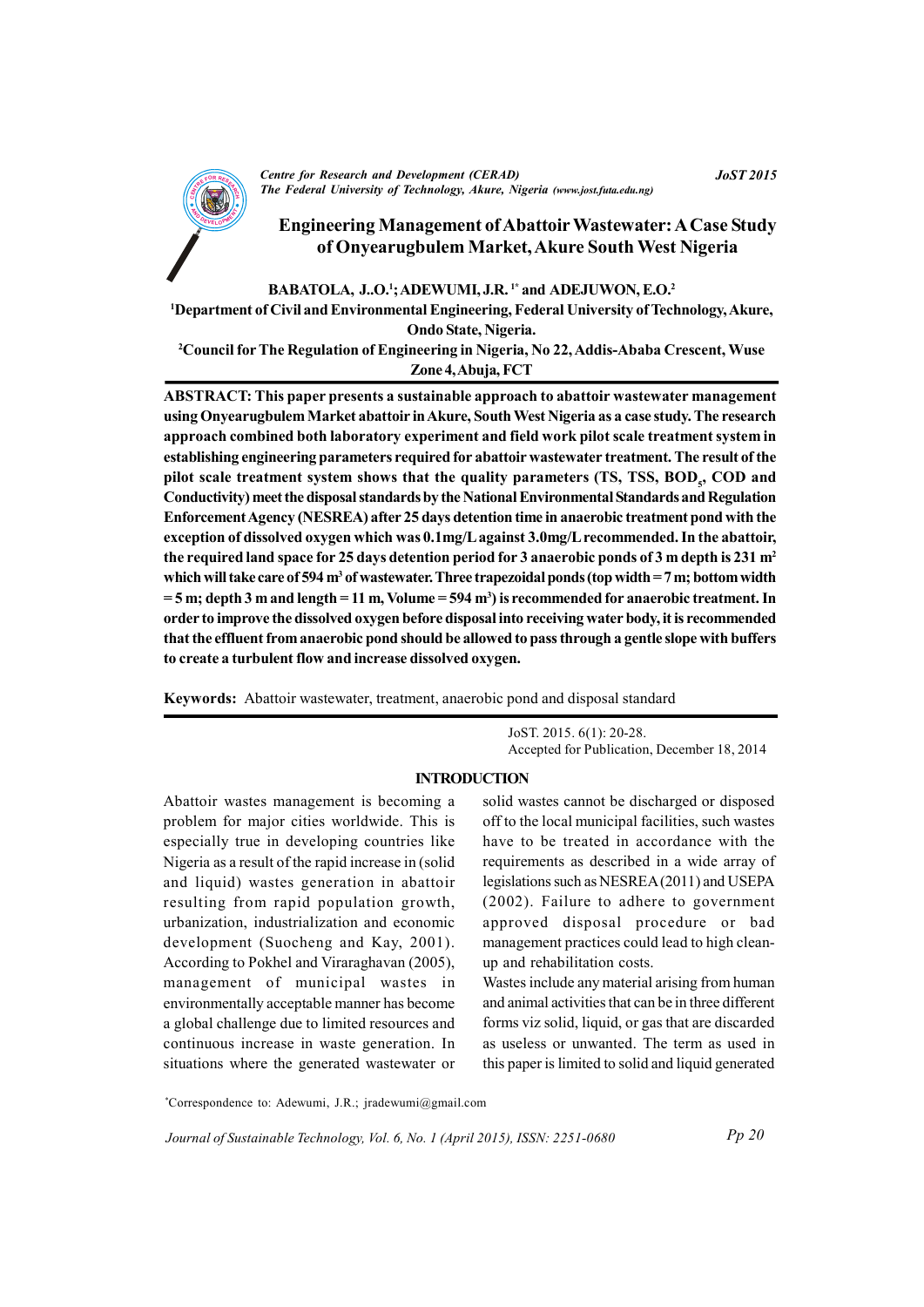in an abattoir. Wastes of this nature can either be biodegradable or non-biodegradable. Abattoir wastes can be defined as solid or liquid wastes from abattoir which could contain such materials as animal dung, blood, fat, paunch content, bones, horns and urine. Abattoirs produce large quantities of wastes and effluents containing a lot of organic pollutants. According to Akinro *et al.* (2011) the characteristics of abattoir wastes and effluents vary from day to day depending on the numbers and type of stocks being processed. In many cases, a lot of them are directly disposed into ecosystems without adequate treatment process thereby causing environmental damages and even affecting people's life quality (Mittal, 2006). The major environmental problem associated with abattoir wastewater is the large amount of suspended solids and liquid waste as well as odour generation (Gauri, 2006). The adequate operation of abattoirs is important in order to minimize environmental pollution. Efficient processes to treat wastes from abattoirs are an important stage of production chain that requires special attention.

Abattoirs activities generate wastes that are potential environmental problems. Some of these problems are traceable to improper waste management techniques. Sridhar (1998) reported that a slaughtered cow produces an average of about 328.4 kg waste in form of dung, bone, blood and hoof. Also, 45 percent of live cows consist of non-meat substances (Robert, 2005). Blood is one of the major dissolved pollutants in abattoir wastewater with its COD higher than any effluent from abattoir operations. Olanrewaju and Adewumi (2011) reported that Liquid blood has a COD of about 400,000mg/l and congealed blood has a COD of about 900,000 mg/l. The blood is also high in nutrients, typically 2,400 mg/l of nitrogen and 1,500m g/l of phosphorus. Fluctuations in pH due to the presence of caustic and acidic cleaning agents was also reported (Abebe, 2010).

Chukwu et al. (2011) reports that abattoirs in Minna metropolis dispose their wastewater on the nearby streams and ponds thereby giving rise to offensive odour and contribute significantly to the organic and nutrients loads of the streams leading to eutrophication.

Ponds are the most commonly used wastewater treatment system at both animal slaughtering and rendering plants. A common pond system involves anaerobic pond followed by suitable system of improving dissolved oxygen before finally disposed off. The anaerobic pond is deep and a crust is encouraged to form on the surface to reduce the interchange of air with the pond surface and reduce offensive odours (EPA, 2003). Organic matter in the water is broken down by anaerobic bacteria and solids settle to the bottom. The detention time required in the anaerobic pond is dependent on the biological oxygen demand (BOD) loading in the effluent.

Cow dung accumulates in the cow pen must be dried and scraped for composting. Composting is the aerobic process through which biodegradable organic materials undergo a partial mineralisation and profound transformations due to the metabolism of a complex microbial population. Kiyohiko et al. (2005) reported that the biologically stable and humified end product of compost can be applied as fertilizer in agriculture. Composting is a wellknown system for rapid stabilization and humification of organic matter (Adani et al., 1995), as well as an environmentally friendly and economical alternative method for treating solid organic waste (Huang et al., 2006). During composting, readily degradable organic matter is used by microorganisms as a source of carbon and nitrogen. The end product (compost) consists of transformed, slowly degradable compounds, intermediate breakdown products and the cell walls of dead microorganisms, which are classified together as humic substances (Zimin et al., 2007). Effects of inoculation on municipal solid wastes compost has been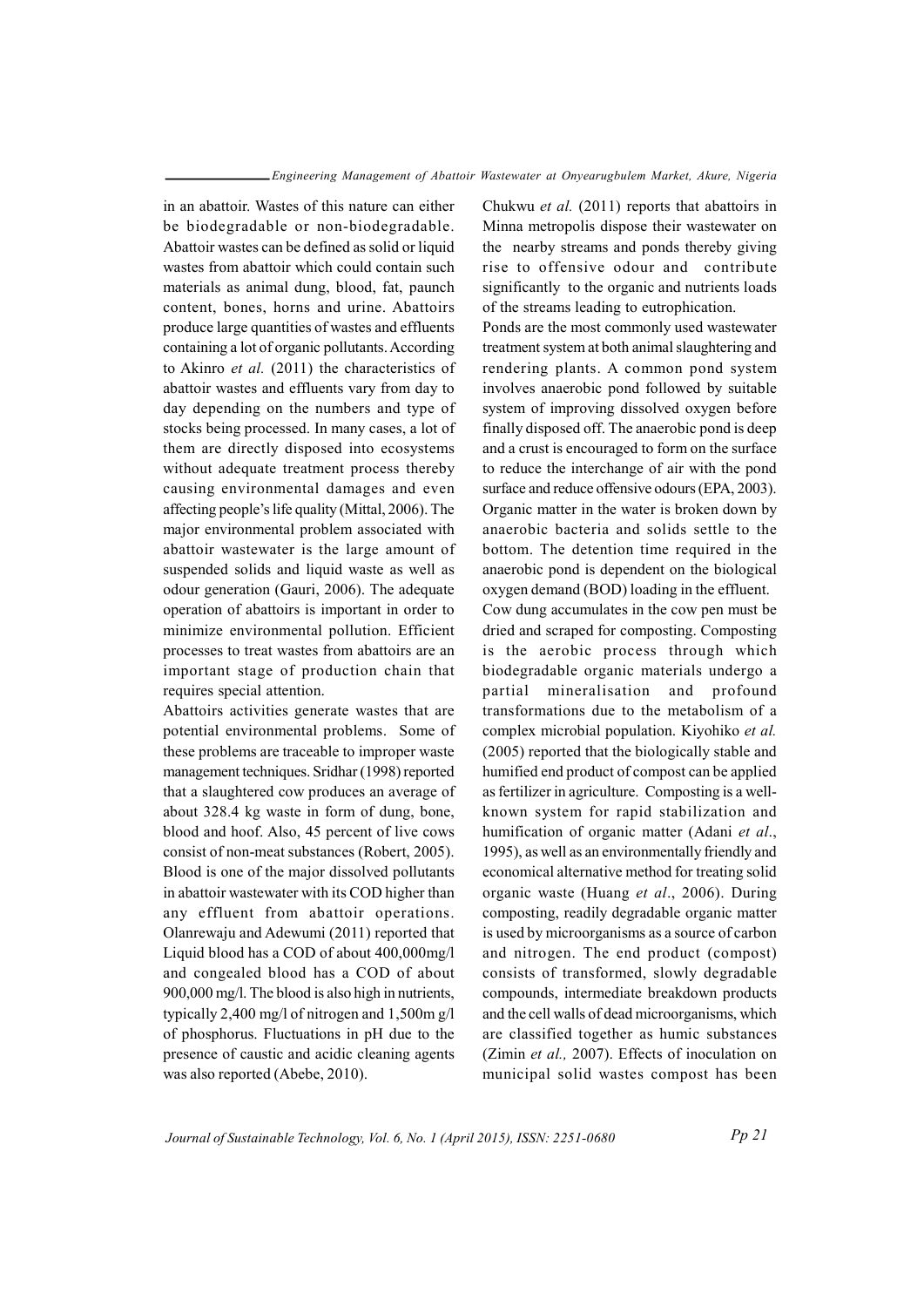investigated and shows clearly that inoculation have positive effect on composting, especially in thermophilic stage process (Bolta et al., 2003; Xi et al., 2005; Kiyohiko et al., 2005; Barrena et al., 2006). This paper develops an environmentally sound and sustainable abattoir

## **Description of the Study Area**

Akure is the capital of Ondo state in the Southwestern Nigeria. It is located between Latitude 7°12'N -7°12'N and between Longitude 5°15'E - 5°17'E. Onyearugbulem market is located along Akure - Owo express way. The city has a population of approximately 420,000 inhabitants. The climate of Akure is subtropical with two main distinct seasons: raining season and dry season. Rain falls throughout the year but the onset (significant rainfall amount) is during the month of March and cessation (sharp decrease in amount) is during the month of November (Adewumi, 2003). The mean annual rainfall ranges between 1300 - 1600 mm. Temperature ranges between 27°C - 32°C. The coolest months are August and September with temperature of 27°C. The humidity of the air masses over the city varies from 60% in January to 80% in July (NIMET, 2003).

The Onyearugbulem market abattoir was selected as the study area because of its location in the low density area of the town with enough land space in nearby proximity to develop sustainable treatment units. The abattoir is about 50 meters off Ilesa-Akure-Owo express way adjacent Shagari village.

## **Methodology**

The methodology adopted in this study involves both laboratory and field work to obtain design parameters for the wastewater treatment pond. The laboratory work involves analysis of raw and treated wastewater was carried out at the Chemistry and Postgraduate Research Laboratories in the Federal University of Technology, Akure, Nigeria.

was tewater treatment technology appropriate for Onyearugbulem market abattoir in Akure, Southwestern Nigeria to minimize environmental pollution and offensive odours resulting from indiscriminate disposal of abattoir waste water.

# **MATERIALS AND METHODS**

#### **Wastewater Sampling**

Samples of wastewater for laboratory analysis were collected for the analysis of specified physicochemical parameters in accordance with the prescribed Standard Methods for the Examination of Water and Wastewater (APHA, 1989). During collection the materials used include: Hand protective gloves (for personal protection), sterilized plastic bottles (for wastewater sample collection), pH meter (to measure the degree of acidity and alkalinity of the wastewater), dissolved oxygen meter (to measure dissolved oxygen) and thermometer (to measure wastewater temperature). Samples taken were placed in ice packed coolers to maintain low temperature of about 4°c to 10°c and transported to the laboratory for analysis.

#### **Sample Analysis**

Conductivity and total dissolved solids were measured insitu using HACH conductivity/TDS Meter. pH and dissolved oxygen were determined on site using Hanna instrument pH 210 micro processor pH meters and Hanna dissolved oxygen meter respectively while temperature was measured with mercury thermometer.

Other analyses were carried out within 72 hours of sampling in the laboratory. The physical and chemical parameters of the wastewater samples examined were total suspended solid, total solid, BOD<sub>c</sub>, COD, ammonia- N, Phosphorus and Alkalinity. Laboratory Analysis was done in accordance with the Standard Methods for Examination of Water and Wastewaters (APHA, 1989).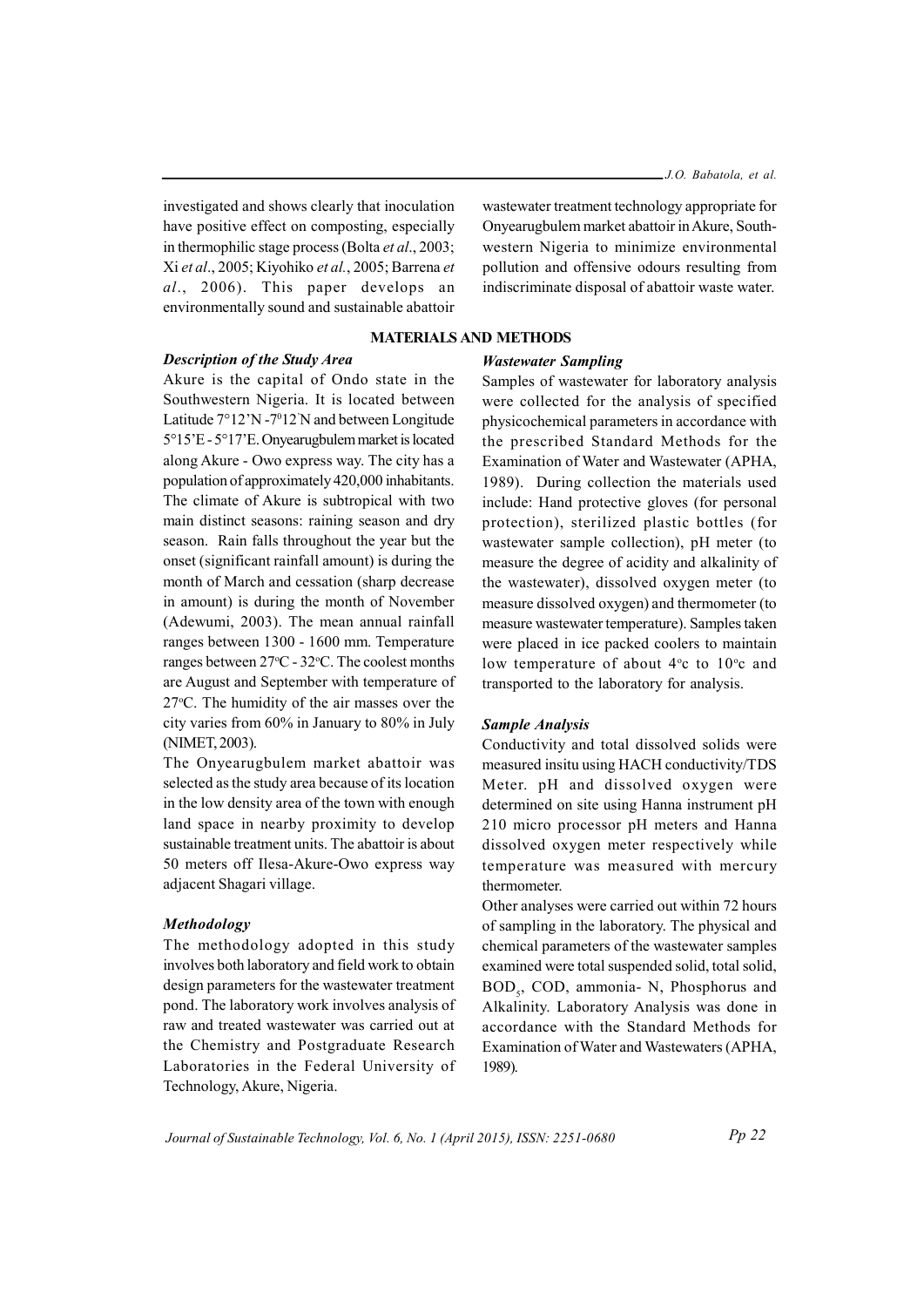### **Field Work**

Field work involves a reconnaissance survey to the abattoir with the aim of identifying a suitable location for a pilot scale wastewater treatment facility and the experimental set up of a pilot scale treatment unit to determine the efficacy of the use of anaerobic pond to treat abattoir wastewater

#### **Pond Design**

No of cows slaughtered daily =  $20 - 40$  cows Daily water usage in the abattoir =  $2000 - 3500$ liters per day (on-site assessment)

In this design, the quantity of was tewater to be treated in the biological pond should be equal to the quantity of water used in processing the cow. However, due to infiltrations and additional water used in the abattoir to maintain sanitary and other purposes, additional 30% is added as suggested by Fair et al. (1991).

Therefore, average flowrate =  $3,500 + (0.3 \times 3,500)$  $= 4,550$  litres/day

The size of the pond is based on the daily average flow of effluent; the BOD of the effluent which was analyzed in the laboratory; the desired BOD percentage of 95% removal and the tropical climate of the area. In general, according to Garg (2005) the capacity of the pond should be at least 4 times greater than the flow of effluent while 2% of the average flow is allowed for desludging.

 $4 \times 4,550 + (4,550 \times 0.02) = 18,291$  litres/day

Therefore, the design average flowrate  $=$  $18.291m^3$ /day $\approx 18.3m^3$ /day

According to Mara (2008), depths are typically 3 m in anaerobic ponds (range 2 to 5 m) and 1.5 m in facultative ponds (1 to 2 m). A depth of 3 m was chosen for this pond.

In other to select a suitable detention time that will achieve the effluent quality required for safe disposal, a pilot scale treatment plant was constructed onsite to monitor pollution removal efficiency of the pond at 5 days interval for 30 days.

Six anaerobic ponds were constructed in series within the abattoir premises. A thick polythene bag was used to cover the ponds to mimic anaerobic condition. Each pond is trapezoidal in shape and their engineering properties are as indicated in Figure 1. They were constructed of sandcrete blocks with mortar rendering to ensure impermeability.

Each of the six ponds was manually filled with abattoir wastewater up to a depth of 1m before sealing the top with a thick polythene bag. Four Samples were collected from each pond as follows:

Pond 1: Sample collected on 5 days

Pond 2: Sample collected on 10 days

Pond 3: Sample collected on 15 days

Pond 4 Sample collected on 20 days

Pond 4 Sample collected on 25 days

Pond 6: Sample collected on 30 days

Separate pond was used for different days in order to maintain the anaerobic condition in the pond.



Figure 1: Cross section of pilot scale abattoir wastewater treatment pond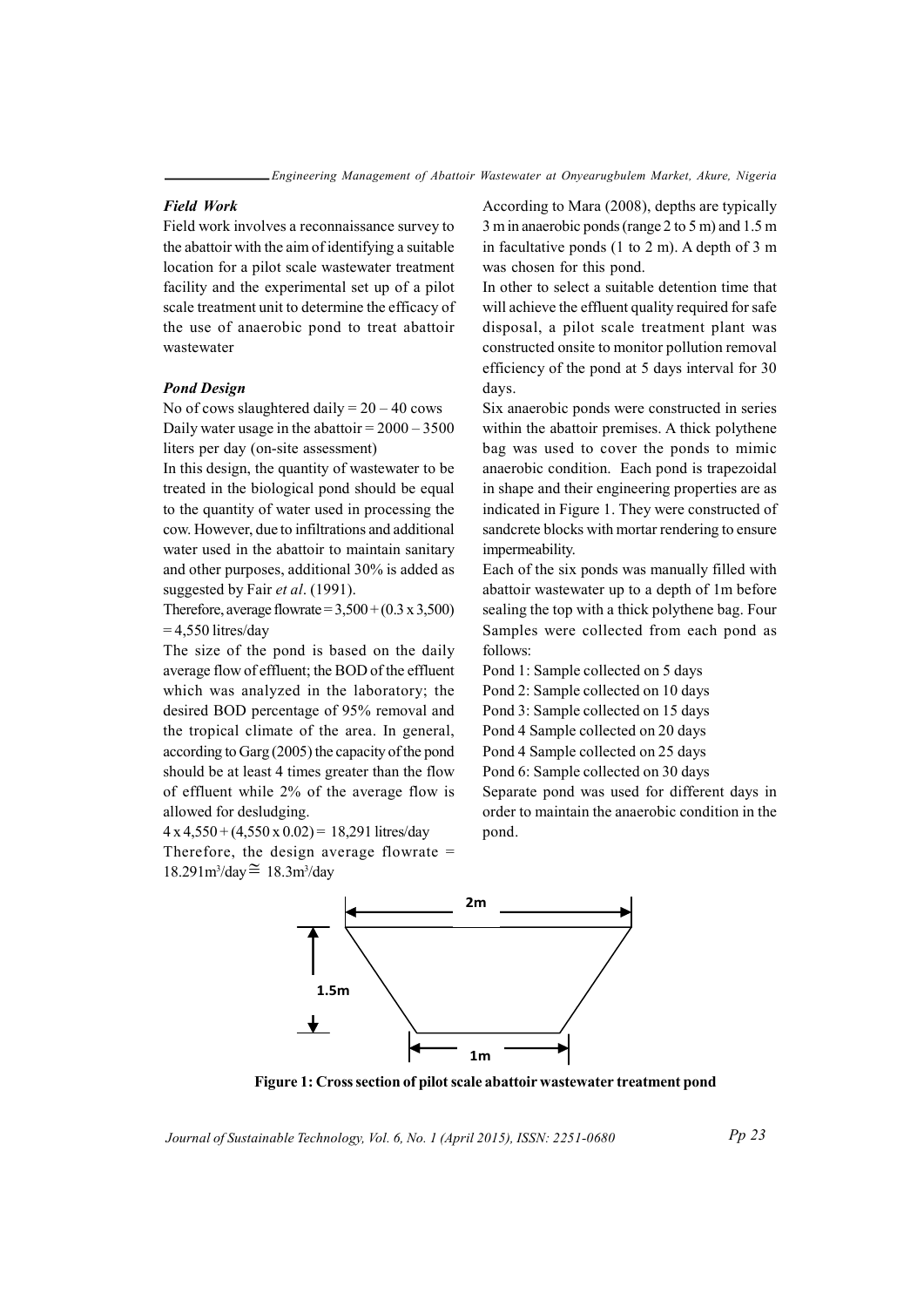#### **RESULTS AND DISCUSSION**

#### Raw Wastewater Characterization

**Treated Wastewater Characteristics** 

The results of the physicochemical analysis carried out on the raw wastewater are shown in Table 1. The table revealed that only pH and temperature are within the permissible limit of National Environmental Standards and Regulation Enforcement Agency (NESREA). This is a clear indication that the abattoir raw wastewater produce in the abattoir and dispose into the environment is capable of causing environmental pollution. This is evident by the offensive odours generated at the disposal site, hence; there is need to provide a good wastewater treatment facility in the abattoir. As stated earlier and with the availability of sufficient land, biological treatment of the abattoir wastewater will reduce organic load and to some extent nutrient levels, thereby allowing safe discharge into surface water systems or even its use for irrigation under controlled conditions.

The result of the pilot scale wastewater treatment pond is shown in Table 2. When compare these result with the raw was tewater quality (Table 1), the removal efficiency of the pond after 25 days detention time in anaerobic pond were 94% TS removal; 89% TSS removal; 98% BOD removal; 97% COD removal: 81% ammonia-N removal: 84% Nitrate removal and 73% Conductivity removal. This indicates that the pilot scale pond is effective in removing the essential pollutants in the abattoir wastewater before safe disposal to stream. Only dissolved oxygen fell below disposal standard. In order to improve the dissolved oxygen before disposal into receiving water body, the effluent from anaerobic pond should be allowed to pass through a gentle slope with buffers to create a turbulent flow and increase dissolved oxygen. This is to protect the aquatic fauna in the receiving water body.

| <b>Quality Parameters</b>          | Unit        | <b>Values Obtained</b> |         | <b>USEPA</b> | <b>NESREA</b> |
|------------------------------------|-------------|------------------------|---------|--------------|---------------|
|                                    |             | Range                  | Average |              |               |
| <b>Physical</b>                    |             |                        |         |              |               |
| Temperature                        | $\rm ^{o}C$ | $22 - 27$              | 25      | 35           | 32            |
| Total Solid (TS)                   | mg/L        | $560 - 1100$           | 950     | $NA^*$       | NA            |
| Total Suspended Solid (TSS)        | mg/L        | $205 - 441$            | 330     | 50.0         | NA            |
| Total Dissolved Solid (TDS)        | mg/L        | $332 - 815$            | 610     | 2000.0       | <b>NA</b>     |
| <b>Chemical</b>                    |             |                        |         |              |               |
| pH                                 |             | $7.3 - 7.6$            | 7.5     | $6 - 9$      | 9.0           |
| Biochemical Oxygen Demand $(BOD5)$ | mg/L        | 750 - 1895             | 1250    | 100.0        | 30            |
| Chemical Oxygen Demand (COD)       | mg/L        | 1015-2400              | 1800    | NA.          | 80            |
| Dissolved Oxygen (D.O)             | mg/L        | $2.0 - 2.5$            | 2.3     | 5.0          | 3.0           |
| Ammonia - N                        | mg/L        | 53-96                  | 78      | 50.0         | NA            |
| Phosphorus                         | mg/L        | $18 - 24$              | 21      | NA.          | 1.0           |
| Alkalinity as CaCO <sub>3</sub>    | mg/L        | $610 - 750$            | 700     | 400.0        | NA            |
| Conductivity                       | uohms       | $2500 - 3400$          | 3000    | NA.          | 1000          |
| Nitrate                            | mg/L        | $40 - 60$              | 50      | 40           | 10            |

Table 1: Onvearugbulem Abattoir Wastewater Physico-chemical Characteristics

\*NA means not Available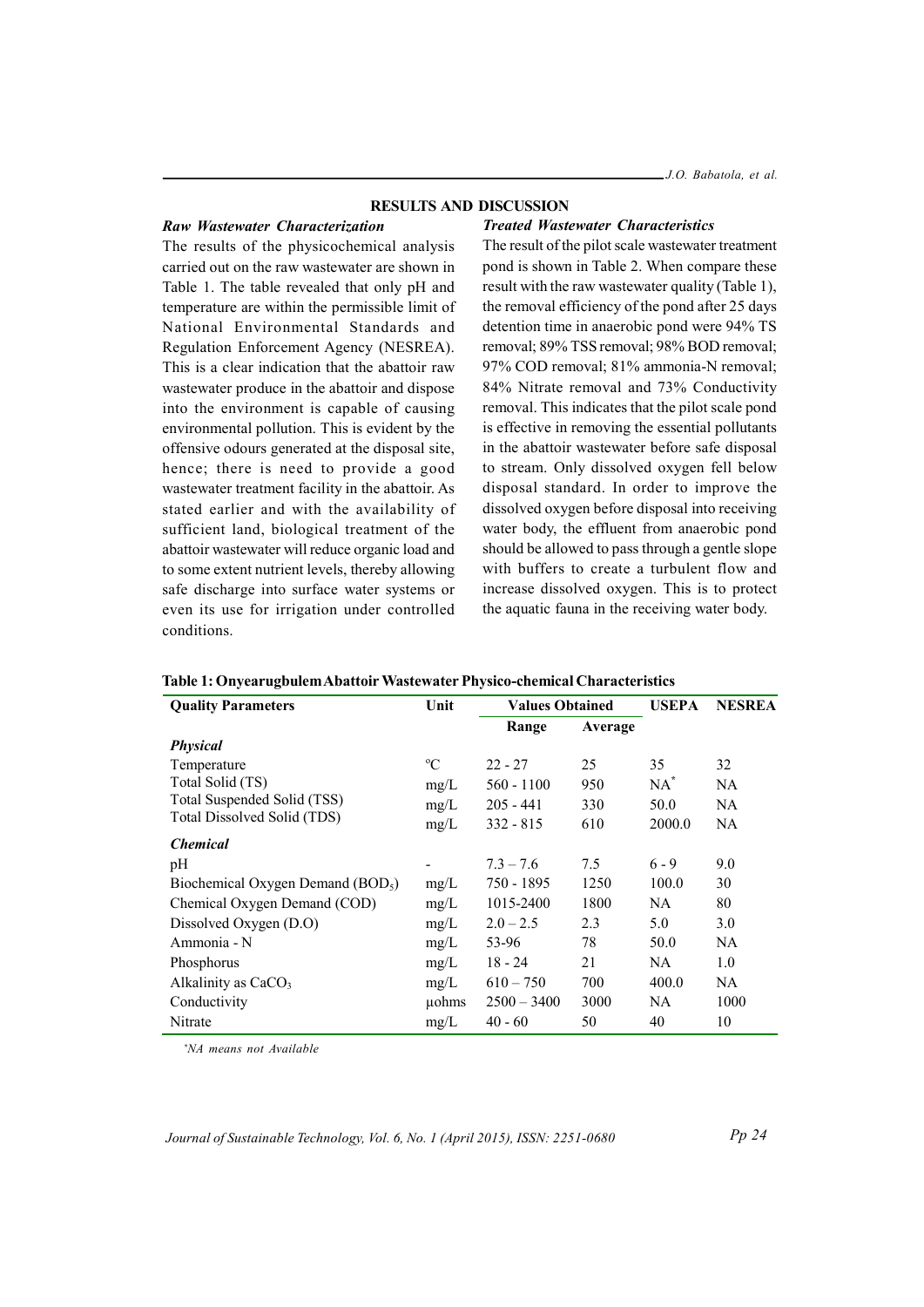| Quality Parameters              |                                                            |                  |                     |                               | <b>Detention Period</b> |                  |                                                                      | <b>USEPA</b>                                            | NESREA          |
|---------------------------------|------------------------------------------------------------|------------------|---------------------|-------------------------------|-------------------------|------------------|----------------------------------------------------------------------|---------------------------------------------------------|-----------------|
|                                 |                                                            | 5 days           | 10 days             | 15 days                       | 20 days                 | 25 days          | 30 days                                                              | Standard                                                | Standard        |
|                                 |                                                            |                  |                     |                               |                         |                  |                                                                      |                                                         |                 |
| Physical<br>Temperature         |                                                            |                  |                     |                               |                         |                  |                                                                      |                                                         |                 |
| g                               | <u>ិន្ត គ្ន</u><br>សំដូ                                    | $\frac{27}{618}$ | 228                 | $\frac{27}{190}$              |                         | $32$<br>$58$     | $rac{2}{25}$                                                         | $\frac{35}{N\AA}$                                       | $\frac{2}{500}$ |
|                                 |                                                            |                  |                     |                               |                         |                  |                                                                      |                                                         |                 |
| TSS<br>Chemical                 |                                                            |                  |                     |                               |                         |                  |                                                                      |                                                         |                 |
|                                 |                                                            |                  |                     |                               |                         |                  |                                                                      |                                                         |                 |
| E SO<br>SO<br>CO                |                                                            |                  |                     |                               |                         |                  | $\frac{6}{5}$                                                        |                                                         |                 |
|                                 |                                                            |                  |                     |                               |                         |                  |                                                                      |                                                         |                 |
| $\overline{a}$                  | 다. 그 사이 그 사이 그 사이 그 사이 있다.<br>그 사이 그 사이 그 사이 그 사이 그 사이 있다. | $7.88 - 87$      | <b>E = 22322425</b> | 7.5<br>2003 32 24 26 26 27 29 | 7.88238288              | $7.3773$ $-3.58$ | $\overline{a}$ $\overline{z}$ $\approx$ $\frac{1}{2}$ $\overline{z}$ | $6 - 9$<br>100.0<br>5.0<br>5.0<br>5.0<br>40<br>40<br>40 | 3.88.32328      |
| Ammonia<br>Phosphorus           |                                                            |                  |                     |                               |                         |                  |                                                                      |                                                         |                 |
|                                 |                                                            |                  |                     |                               |                         |                  |                                                                      |                                                         |                 |
| Alkalinity as CaCO <sub>3</sub> |                                                            | 630              |                     |                               |                         |                  |                                                                      |                                                         |                 |
| Conductivity                    | uohms                                                      | 2300             |                     |                               |                         |                  |                                                                      |                                                         |                 |
| Nitrate                         | mgL                                                        | $\frac{8}{4}$    |                     |                               | $\mathbf{E}$            |                  |                                                                      |                                                         | $\triangleq$    |

Engineering Management of Abattoir Wastewater at Onyearugbulem Market, Akure, Nigeria

 $Pp 25$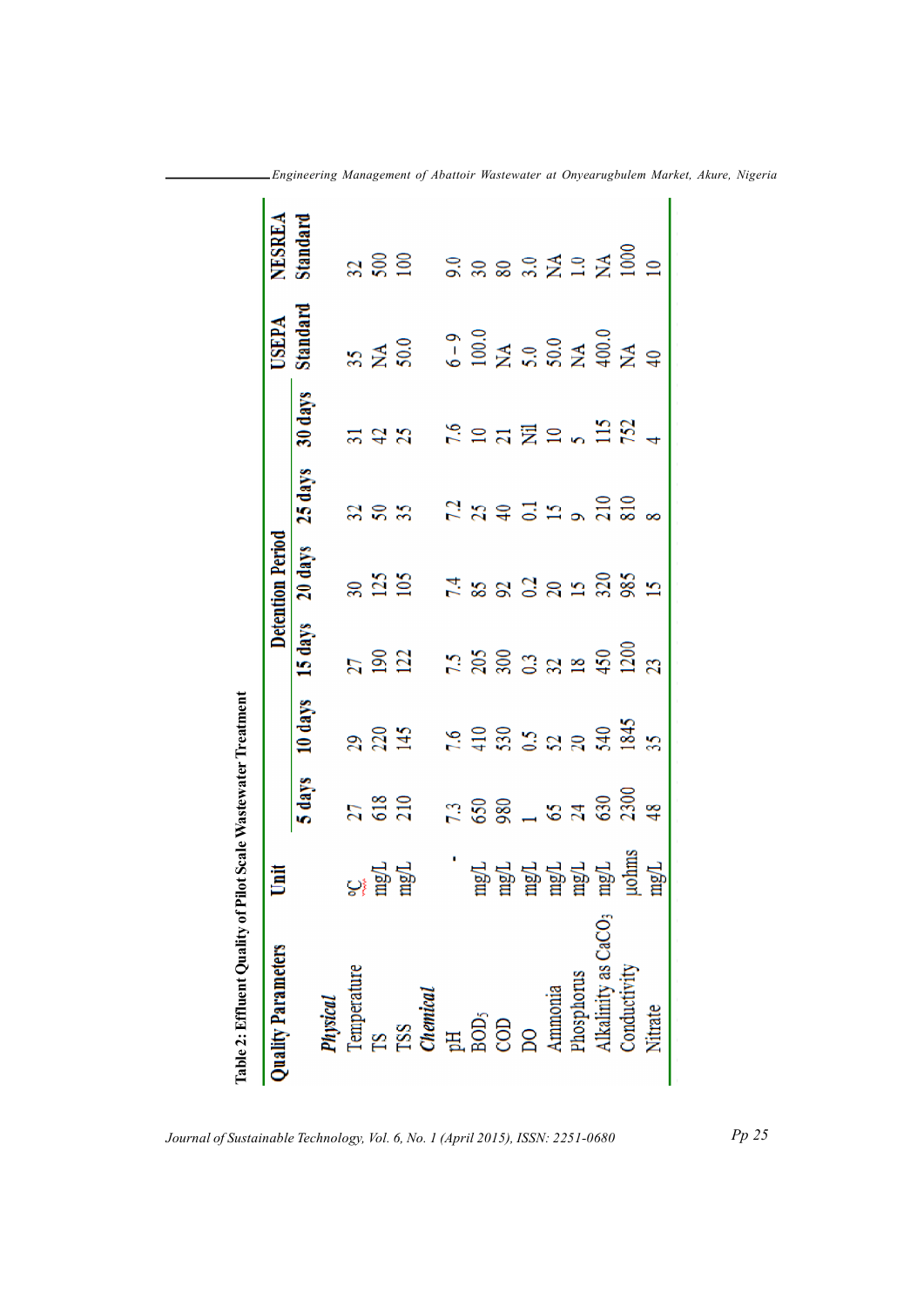J.O. Babatola, et al.

**Recommended Engineering Parameters for the** Onvearugbulem Abattoir Wastewater **Treatment Ponds** Depth =  $3m$ Top width =  $7m$ Bottom width =  $5m$ Length  $= 11m$ Anaerobic pond area  $=$  Top width x lenght  $7mx 11m = 77m^2$ Therefpre, landed area required for  $3$  ponds =  $77x3 = 231m^2$ Volume of the pond  $=$  side area x lenght

Side area =  $\frac{\text{Top width + Bottom width}}{2} \times \text{depth} = \frac{7+5}{2} \times 3 = 18 \text{m}^2$ Volume of the pond =  $18 \times 11 \text{ m}^3$  =  $198 \text{ m}^3$ Therefore, the volume of  $3$  ponds =  $198 \text{ x } 3 = 594 \text{ m}^3$ 

The total volume of pond required to treat  $18.3 \text{m}^3$ /day of wastewater for 25 days = 457.5m<sup>3</sup> Since  $594m^3 > 457.5m^3$ , therefore the design is adequate.

All the three ponds are to be constructed in series with average retention time of 9 days.

analysis revealed the strength of wastewater

generated in the abattoir while a pilot scale

treatment unit was developed to determine

appropriate pond detention time to produce the desire effluent quality. The result of this research

will assist the abattoir operators to evolve a sound, safe and economically viable wastes

management technique.

# **CONCLUSION**

Large volume of wastewater is generated from abattoir activities that pose health and environmental challenges if not properly handled. This paper presents a pragmatic solution to the problem associated with wastewater management in Onyearugbulem abattoir market in Akure, South West Nigeria. The research approach involves the use of both laboratory and field work. The laboratory

The authors wish to express their profound gratitude and appreciation to Prof. A. F. Aiyesanmi (Dept. of Chemistry, FUTA) and Dr.

### **REFERENCES**

**ACKNOWLEDGEMENT** 

- ABEBE, W. (2010). Environmentally sound wastewater management: a case study of Addis Ababa abattoirs enterprise. Unpublished M.Sc Thesis, Department of Chemical Engineering, Faculty of Technology.
- ADANI, F., GENEVINI, P.L., GASPERI, F. and G. ZORZI (1995). A new index of organic matter stability. Compost Science Utilization 3: 25-37.
- **ADEWUMI, J.R. (2003).** Runoff characteristics of Ala River in Akure metropolis, An Unpublished M. Eng Thesis submitted to the Department of Civil Engineering, Federal University of Technology, Akure.

F. O. Ekundayo (Dept. of Microbiology, FUTA) for their valuable contributions to this research and publication.

- AKINRO, A.O., I.B. OLOGUNAGBA, and Y. **OLOTU** (2009). Environmental Implications of Unhygienic Operation of a City Abattoir in Akure, Western Nigeria. ARPN Journal of Engineering and Applied Sciences. 4(9): 311-315
- **AMERICAN PUBLIC HEALTH ASSOCIATION** (APHA) (1989). Standard methods for the examination of water and waste water. 17th edition. Washington (DC); American Public Health Association.
- BARRENA, R., PAGANS, E., FALTYS, G. and SA NCHEZ, A. (2006). Effect of inoculation dosing on the composting of sourceselected organic fraction of municipal solid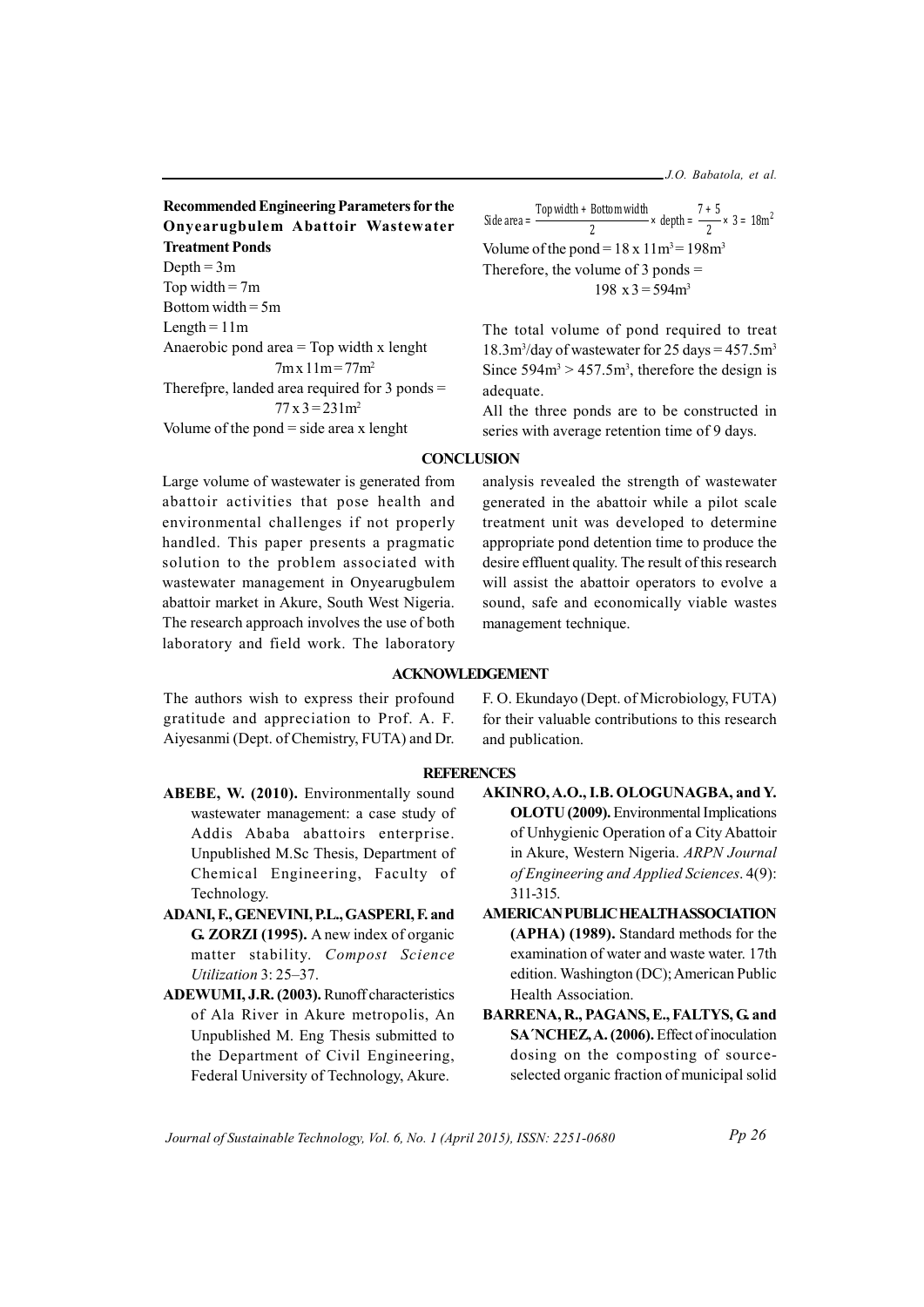wastes. Journal of Chemical Technology. 81:420-425.

- BOLTA, S.V., MIHELIC, R., LOBNIK, F. and LESTAN, D. (2003). Microbial community structure during composting with and without mass inocula. Compost Science and Utilization. 11: 6-15.
- CHUKWU, O.ADEOYE, P.A. and CHIDIEBERE, I. (2011). Abattoir wastes generation, management and the environment: a case of Minna, North Central Nigeria. International Journal of Biosciences (IJB)  $1(6): 99 - 109$
- **ENVIRONMENTAL PROTECTION AGENCY** (EPA). (2002). Development Document for the proposed effluent limitations guidelines and standards for the meat and poultry products industry point source category (40CFR432).EPA-821-B-01-007. Cincinnati
- FAIR, J.R. and GREENBERG, A. E (1991). Determination of a flow rate in a treatment plant Second Edition, John Wiley and Sons, New York, USA.
- GARG, S. K. (2005). Advanced integrated wastewater pond systems for nitrogen removal. Water Science and Technology.  $(3), 207 - 217.$
- GAURI, S. M. (2006). Treatment of wastewater from abattoirs before land application: a review. Bioresource Technology 97, 1119-1135.
- HUANG GF., WU, O.T., WONG J.W.C. and B.B. NAGAR (2006). Transformation of organic matter during co-composting of pig manure with sawdust. Bioresource Technology 97: 1834-1842.
- KIYOHIKO, N., KAZUKIN. and K. SHUICHI (2005). Microbial succession associated with organic matter decomposition during thermophilic composting of organic waste. Waste Management Resources 23: 48-56
- MARA D. (2008). Waste Stabilization Ponds: a highly appropriate wastewater treatment technology for Mediterranean countries in

Efficient Management of Wastewater Its Treatment and Reuse in Water-Scarce Countries, Al Baz, I., Otterpohl, R. and Wendland, C (Eds) Springer-Verlag Berlin Heidelberg. ISBN 978-3-540-74491-7.

- MITTAL, O. C. (2006). Decentralized Urban Sanitation Concepts: Perspectives for Reduced Water Consumption and Wastewater Reclamation for Reuse, Second Edition, John Hopkins University Press, London.
- NESREA (2011). National Environmental (Surface and Groundwater quality) Regulations, National Environmental Standards and Regulations Enforcement Agency, S.I. 22
- NIMET (2003). Nigeria Meteorological Agency, Directorate of Research and Training, Research Division, Oshodi, Lagos
- OLANREWAJU, O.O. and ADEWUMI, J.R. (2011). Treatment of abattoir wastewater using septic and multimedia anaerobic filtration tanks from a slaughter house in Akure, South-West Nigeria. African Journal of Science, Technology and Innovation Development, 3(4) 12-34.
- POKHREL, H. I. and VIRARAGHAVAN, V. L. (2005). Solid waste management in Macao: practices and challenges. Waste Management 26: 1045-1051.
- ROBERT, O. J. (2005). Anaerobic Digestion Technologies for Energy Recovery from Industrial Wastewater- A Study in Indian Context, TERI Information Monitor on Environmental Science. 3: 67-75
- SRIDHAR, X. O (1998). Variability estimation of urban wastewater biodegradable fractions by respirometers.  $19, (12)$ : 4768-4778
- SUOCHENG, R. and KAY, K. (2001). A guideline for simulation studies of wastewater treatment plants. Water Science Technology 10:131-138.